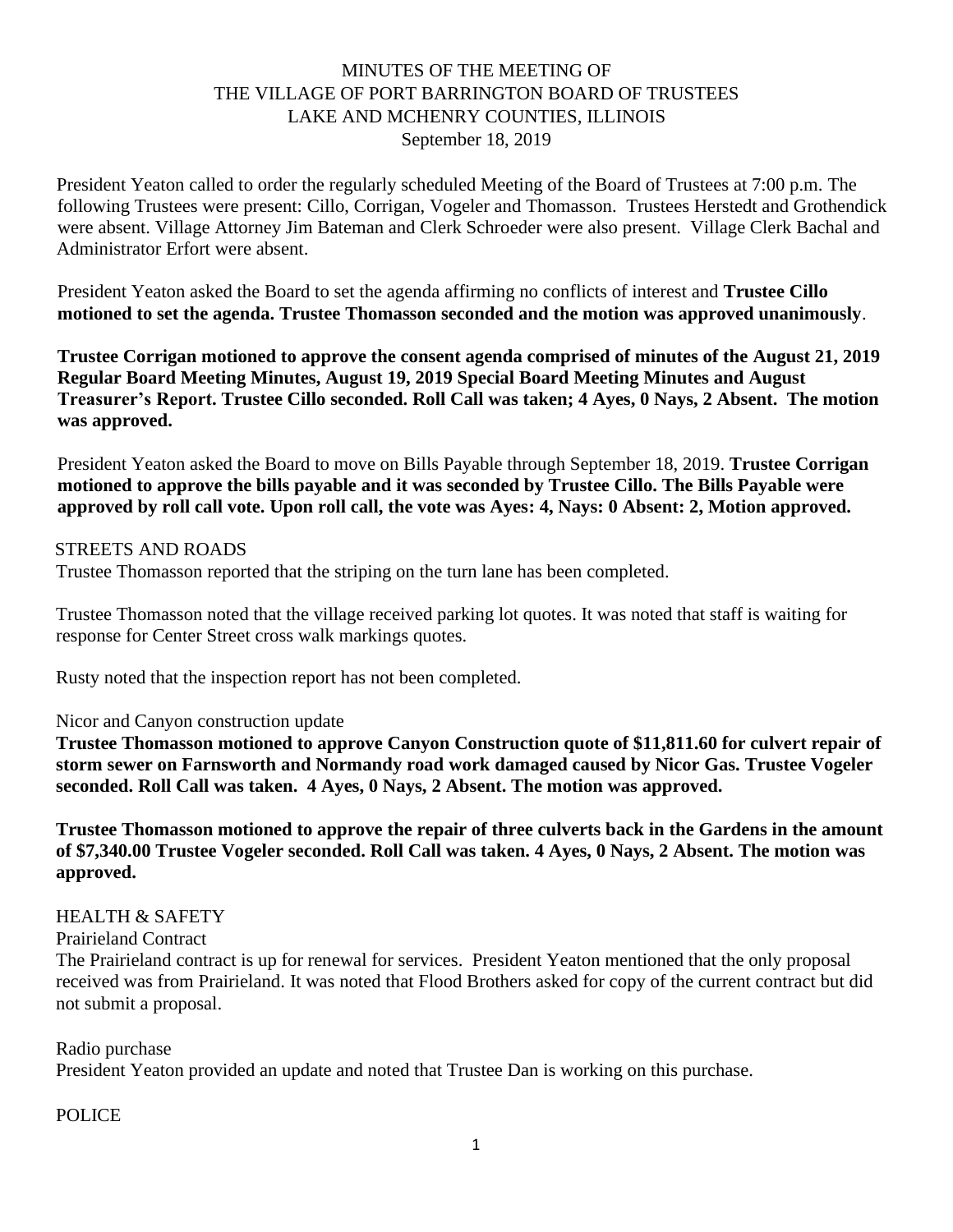### Report & Scheduling

McHenry and Lake County will be providing extra coverage in October for homecoming and Halloween.

Code Enforcement

There have been issues with the watershed ordinance violations. It was noted that Lake County is dealing with a couple of situations. President Yeaton asked that people report potential violations before anticipated high water levels.

Motion to Approve: Amendment: Noise/Special Events President Yeaton moved this item later on the agenda after Old Business

Wauconda Quote President Yeaton indicated that she spoke with police chef about towing vehicles in the village.

There was discussion regarding entering into a contract for towing services. Village Attorney Bateman pointed out that currently the Village does not have a towing ordinance. Wauconda Police tows within their community but it would not be a service to be provided to the Village. Wauconda Police recommended contracting with McHenry County Sheriff's for tow services.

Village Attorney Bateman noted that a ticket for towing would have to be for vehicles impeding or endangering but not for illegal parking. McHenry County Sheriffs department for towing. It was noted that the Village would have to adopt under the Nunda Ordinance and then McHenry would uphold it. An IGA would be needed with McHenry County Sheriff's.

The Board expressed safety concerns. President Yeaton asked if the Board would be interested in pursuing a contract with McHenry County Sheriff for towing. It was the consensus of the Board to have President Yeaton pursue an agreement with McHenry County.

President Yeaton provided an update on the issues address by the CSO Officer and noted that Wauconda police needs new pdf's of the Village Code. President Yeaton noted that she would contact Wauconda and request a report of code enforcement issues.

### PARKS AND BEACHES

Project Updates Trustee Cillo gave an update on the painted bench project.

Garden Party recap Trustee Cillo recapped the Garden Party event.

Fire ring No update on this item.

Halloween Fest Trustee Cillo indicated that the Halloween Fest is scheduled for October 27<sup>th</sup>.

### FORESTRY

Tree maintenance

It was noted that Rusty trimmed trees on Park Drive. Rusty will get quote for three big Oaks to be looked at and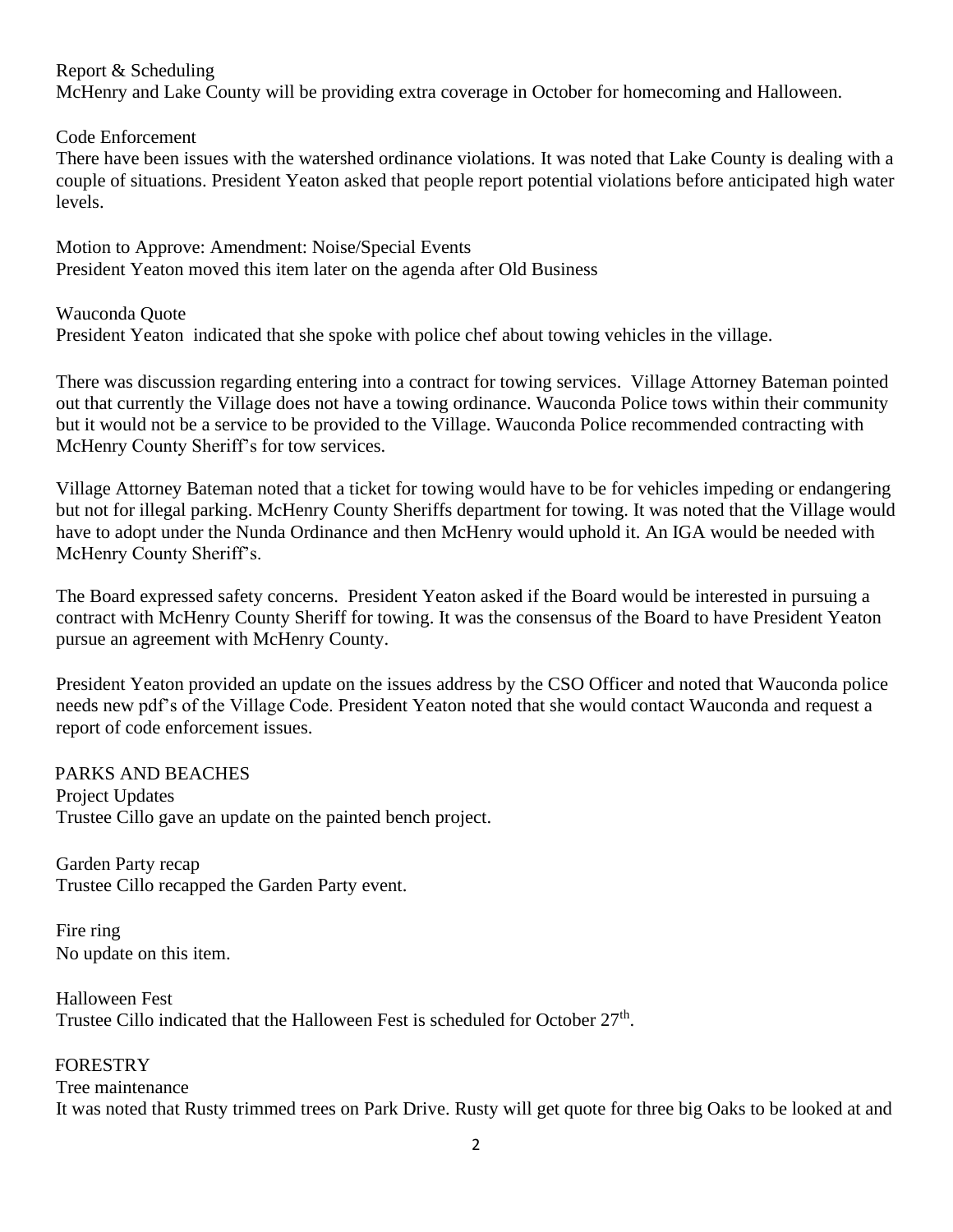to be removed. Four parkway trees will be planted this fall.

### FINANCE

### Vehicle Tax update

Trustee Corrigan noted since the last update, Deputy Clerk Schroeder has been working on updating a spreadsheet showing when the home was sold to verify the residency date. This information is being used to provide those residents that have not been paid. Corrigan explained that there at three different spreadsheets to cross check those residents that have paid and those needing to pay. A new spreadsheet from waste hauler, Prairieland will be also used to verify residents.

President Yeaton noted that Building Inspector Frank suggested that the residents with an outstanding vehicle tax be red flagged in the building software to pay the outstanding fees prior to issuing a permit. Therefore, all outstanding records will not need to go to a collection agency or ticket from an CSO Officer. Trustee Corrigan noted that he likes sending out reminder letters to the residents.

Village buildings: lighting proposal approval Trustee Vogeler indicated that the lighting was approved and electrician already called for installation.

Re-approval of Nicor Franchise Agreement

**Trustee Vologer motioned to approve Ordinance 2019-09-04 Nicor Agreement. Trustee Corrigan seconded. Roll Call was taken. 4 Ayes, 0 Nays, 2 Absent. The motion was approved.**

Employee handbook

President Yeaton explained the need to have an employee handbook. President Yeaton assigned Trustees Grothendick and Herstedt to work on this project.

Building maintenance/ordinance violations Trustee Vogeler provided an update on the Cheeseman houses and ordinance violations regarding 215 Eastwood Court.

Deer Grove II update None

Code Amendment Regarding Fences

**Trustee Vogeler motioned to approve Ordinance 2019-09-04 an ordinance amending Title XV, land usage of the Port Barrington Code of Ordinances Re: Section 150.04 Fences, of Chapter 150, Building Regulations. Seconded by Trustee Corrigan. Roll Call was taken. 4 Ayes, 0 Nays, 2 Absent. The motion was approved.**

CAV/FEMA update Staff waiting for a return call.

General Business -Zoning

Approve Village Hall flooring quote Trustee Vogeler noted a flooring bid of \$7,955 was received for Village Hall floor and vinyl.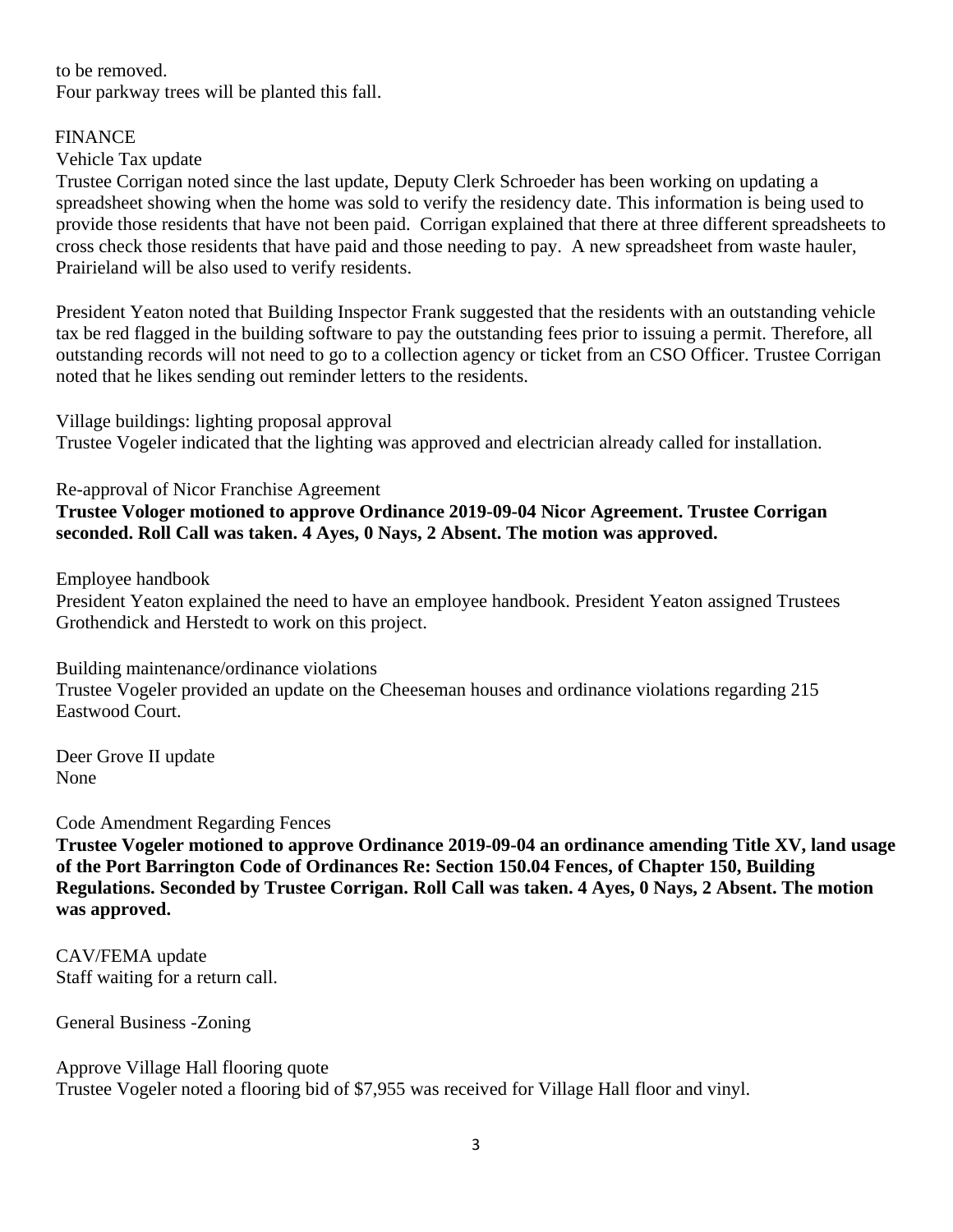## **Trustee Vogeler motioned to approve \$7,955 to replace Village Hall flooring. Seconded by Corrigan. Roll Call was taken. 4 Ayes, 0 Nays, 2 Absent. The motion was approved.**

Approve safe purchase

There was general discussion about getting a safe box for Village Hall. President Yeaton suggested getting a fire and water proof safe to store two-way radios. There was discussion regarding pricing. There was a suggestion to use the old police station gun safe.

Fee schedule President Yeaton noted that citations were issued to 400 S. Circle for code violations. There was discussion regarding increasing the fee schedule.

VILLAGE ATTORNEY UPDATES Towing contract Discussed earlier on the agenda

Attorney Bateman noted that the village has not yet received the escrow money for the conditional use permit submitted by Mr. Sherman. Mr Sherman's attorney contacted him to meet in a couple of weeks about how to develop the Sherman property. Bateman suggested that the Village host a town meeting with the Village Board and ZBA/PC members with Sherman. This would give the residents and village the opportunity to discuss the use of the property.

It was suggested to facilitate the meeting at a bigger venue in Lake County. It was the consensus of the Board to move forward with a town meeting for this matter.

### VILLAGE ENGINEER UPDATE

### ADMINISTRATION

In Donna's absence, President Yeaton read Administrator Erfort's updates. The Garden Party looks like most costs were covered; Attended the Water Forum at MCC that was specifically about flooding. Trend toward global warming, more evaporation, more rain, more paving, land coverage, storage in the flood plain/way, expect more flooding; Working on rain garden grant which is due 10/1; Working on Annual Treasurer's Report to be published prior to 10/30; Received our temporary liquor license for the Chili Cook Off; will be on vacation from  $10/7 - 10/16$ .

CLERK PUBLIC WORKS HOA REPORTS There was no new information presented on these subjects.

### PLANNING COMMISSION

Keith Kotarski stated that the Planning Commission will review business permitted uses at the next PC meeting for a recommendation to the Village Board. PC Kotarski noted that the PC reviewed the proposed the adult cannabis business establishments and will further discuss for a recommendation to the Village Board.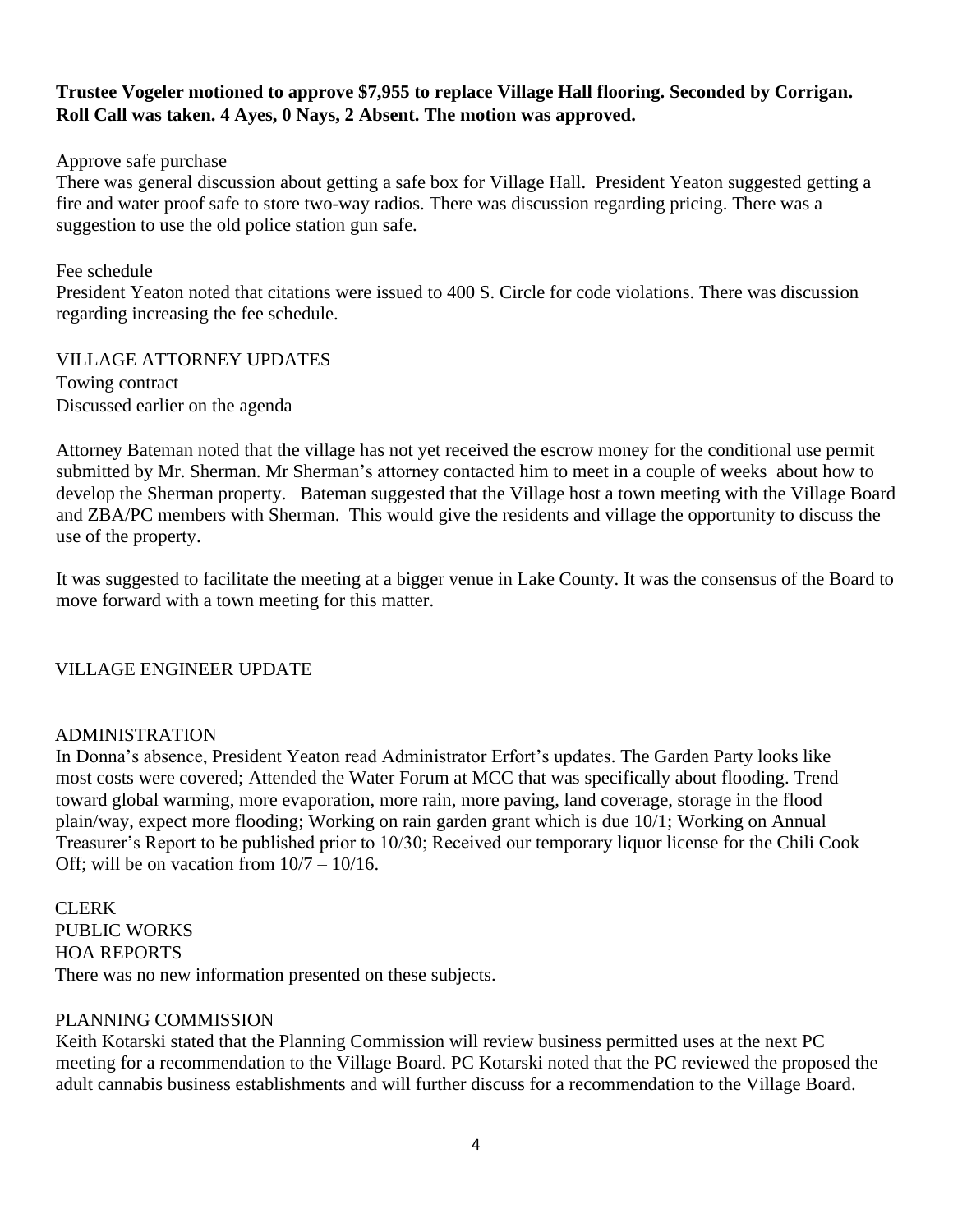### PORT BARRINGTON WATERWAY COMMISSION

Resident Jody reported on this item.

There was discussion regarding the upcoming weather and suggested not to move the sand pile. It was encouraged to watch the video of the McHenry Water Forum presentation hosted by Paul Osmond. Jody suggested posting the video info in the Village Newsletter and Village Website. Trustee Cillo suggested the village offer a Welcome Community containing helpful information such as the waterway information. Jody briefly mentioned a law that Congress passed on September 30<sup>th</sup> regarding flood insurance. Jody suggested reporting people throwing stuff in the waterway and mentioned that all calls are kept confidential.

### PORT BARRINGTON ERT

It was noted that ERT volunteers are needed.

### VILLAGE PRESIDENT REPORT

### IML Conference

President Yeaton reported that she will be attend the IML Conference and asked the Trustees to look at any of the topics to be discussed at the conference that they'd like her to attend.

Capital Improvements under McSweeney Nothing to report

# Model Ordinance Cannabis Task Force

The next meeting will be held on September  $25<sup>th</sup>$ . There was general discussion regarding how the village will proceed with meeting on this matter. President Yeaton indicated that a meeting with be held with the Plan Commission to review the business permitted use table. Attorney Bateman explained the process to hold a public hearing with the ZBA/PC and then a recommendation would go to the Village Board for consideration. Bateman answered questions from the Village Board.

### OLD BUSINESS/NEW BUSINESS

Motion to Approve: Amendment: Noise/Special Events

Attorney Bateman explained the previous discussion with the Village Board regarding this matter. Bateman explained the proposed ordinance language is based on the village board feedback.

Trustee Cillo noted that she didn't like the word "annoyed" and felt that word inappropriate.

There was general discussion regarding the decibel levels. It was noted that the word "annoyed" be taken out of the proposed ordinance along with some other updates as discussed.

**Motion: Trustee Cillo motioned an Ordinance 2019-09-03 an ordinance amending the Port Barrington Code of Ordinances re: Chapter 91, health and safety; nuisances, article II, alcoholic beverages, of Chapter 114, business registration and licensing, and Chapter 115, special events with changes as discussed. Trustee Corrigan seconded. Roll Call was taken. 4 Ayes, 0 Nays, 2 Absent. The motion was approved.**

### OPEN TO FLOOR

The meeting was open to the floor at 9:05 p.m.

A Resident expressed her appreciation for the new painted road lines. She further expressed her concern with the Orlando semi-trailer.

Resident Keith Kotarski expressed his concern with inspecting property for new homes. He feels it's a